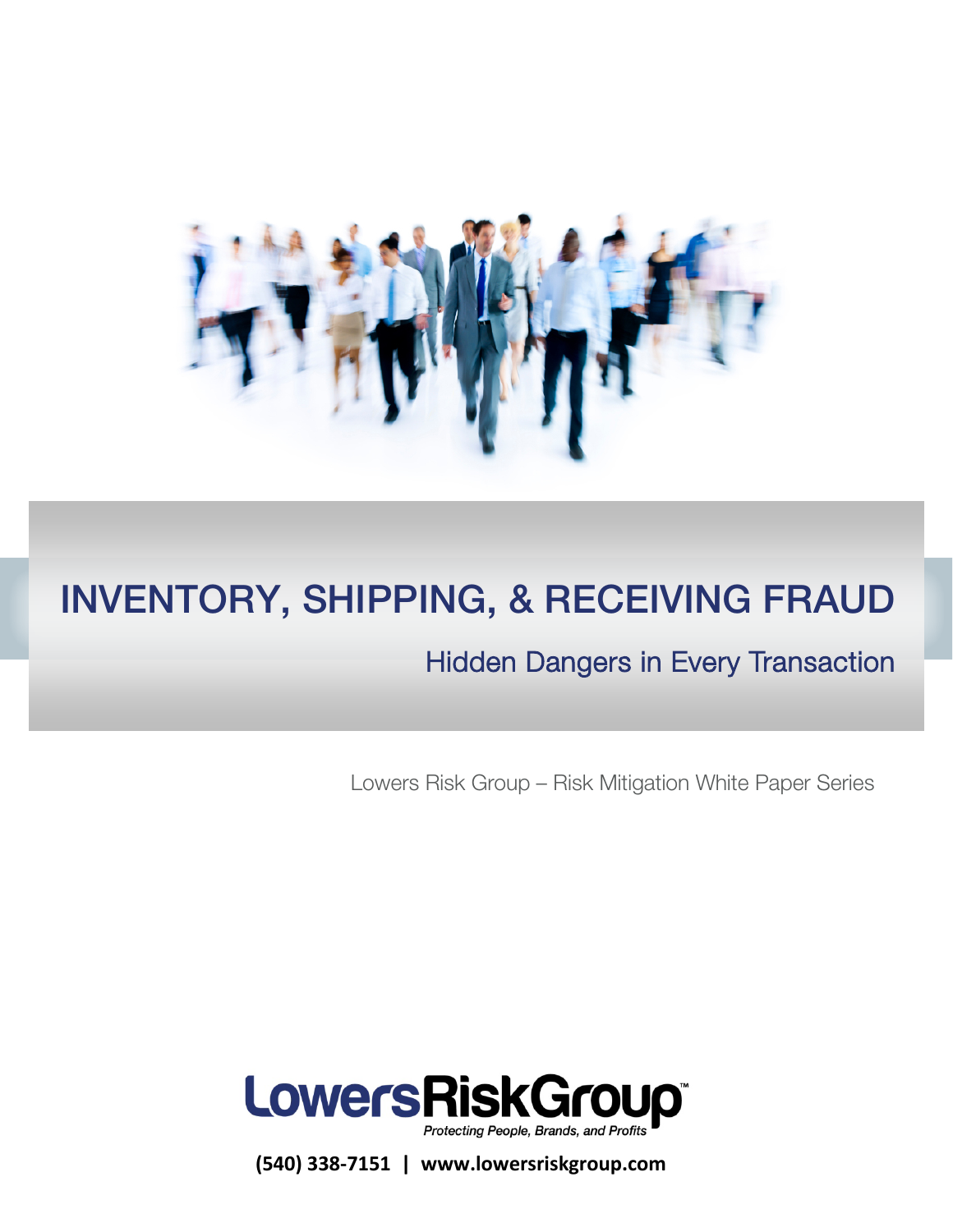# INVENTORY SCHEMES

## **BACKGROUND**

While schemes involving the misappropriation of inventory and other assets are not as common as cash schemes, they are, nevertheless, potentially disastrous. Thefts of inventory can run into millions of dollars. And the median loss reported by the Associated Association of Fraud Examiners (ACFE) for non-cash assets was \$58,000, almost three times higher than median losses involving cash misappropriations  $(\$20,000).$ <sup>[1](#page-1-0)</sup> Their report classified theft of non-cash assets into three categories: inventory schemes, supply schemes, and other asset schemes. Since most of the losses due to non-cash misappropriations involved theft or misuse of company inventory, this module will concentrate on this risk, with the emphasis being on theft of inventory. According to the GIA Trading Group, an International Trading Entity, inventory theft is typically accomplished using one of four methods:

- 1. Simple larceny: An employee walks off with the company property without any attempt to conceal it in the books and records. Examples:
	- Theft of parts, materials, or tools used on job sites and then sold.
	- Entering company premises during closed hours and stealing inventory.
	- Setting aside merchandise intended for delivery to customers or setting aside excess merchandise received.
- 2. Asset requisition and transfers: An employee requisitions inventory to be moved internally from one location to another. During the process, the employee steals the inventory. Examples:
	- An employee requests more material than is needed to complete a job and steals the excess.
	- An employee requisitions property to be used at a trade show and sells it after the show is over or converts it to his personal use.
- 3. Purchasing and receiving schemes: Falsifying incoming shipment records to cover up a theft is a frequent scheme. Examples:
	- Employee receiving a shipment of computer chips steals some of the items. However, he marks the copy of the receiving Document that goes to Accounts Payable as a full shipment. But the copy of the receiving document used for inventory records

 $\overline{\phantom{a}}$ 



<span id="page-1-0"></span><sup>&</sup>lt;sup>1</sup> 2012 ACFE Report to the Nations.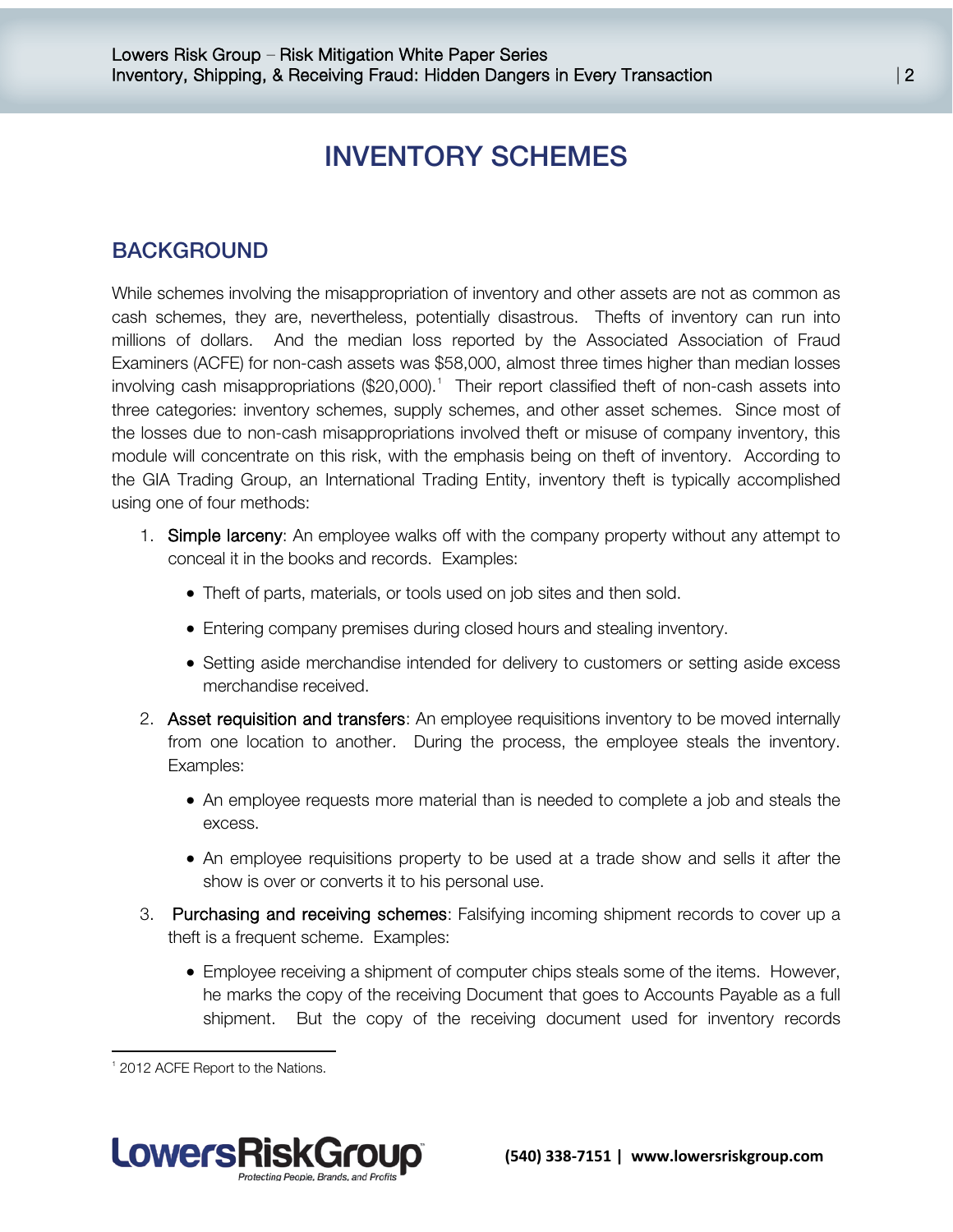indicates a short shipment, thereby ensuring that the assets on hand match the perpetual inventory.

- Receiving clerk steals a portion of a shipment of expensive diamond-tipped cutting blades. However, he marks the receiving document as having rejected a quantity of the shipment due to damage or below quality control standards. The "rejected" items are never returned to the supplier, but instead are sold.
- 4. False shipments of inventory: False shipping documents are created to cause inventory to be shipped to a fictitious person or an accomplice. To cover up the false shipment, false sales documents are sometimes created to make it appear that the missing inventory was shipped to a customer. In 2012, inventory schemes accounted for 17.2% of all fidelity claims with a median loss of  $$58,000.<sup>2</sup>$  $$58,000.<sup>2</sup>$  $$58,000.<sup>2</sup>$

# TYPICAL/EXPECTED INVENTORY PROCESSES

#### 1. Receiving

- An authorized purchase order to a vendor results in an inventory item being shipped to the user.
- The shipment arrives at the user's receiving location accompanied by a Bill of Lading. This shipping document should have the following information on it, at a minimum:
	- o The user's purchase order number;
	- o Shipper's name and address;
	- o Consignee's name and address;
	- o A description of the product;
	- o The quantity ordered and the quantity delivered (weight, number of pieces, number of cases, etc.); and
	- o Terms of payment.
- The receiver verifies the shipment in the presence of the shipper and signs the Bill of Lading. Typically, the Bill of Lading is date/time stamped at the receiving dock and a copy of the receiver-signed document is sent to Accounts Payable.
- If there is an on-line purchase order system that is available to the Receiving Dock, the receiver goes online with a user name and password, calls up the purchase order, and annotates the purchase order with the information regarding the type and quantity of the goods received.

 $\overline{\phantom{a}}$ 



<span id="page-2-0"></span> $2$  2012 ACFE Report to the Nations.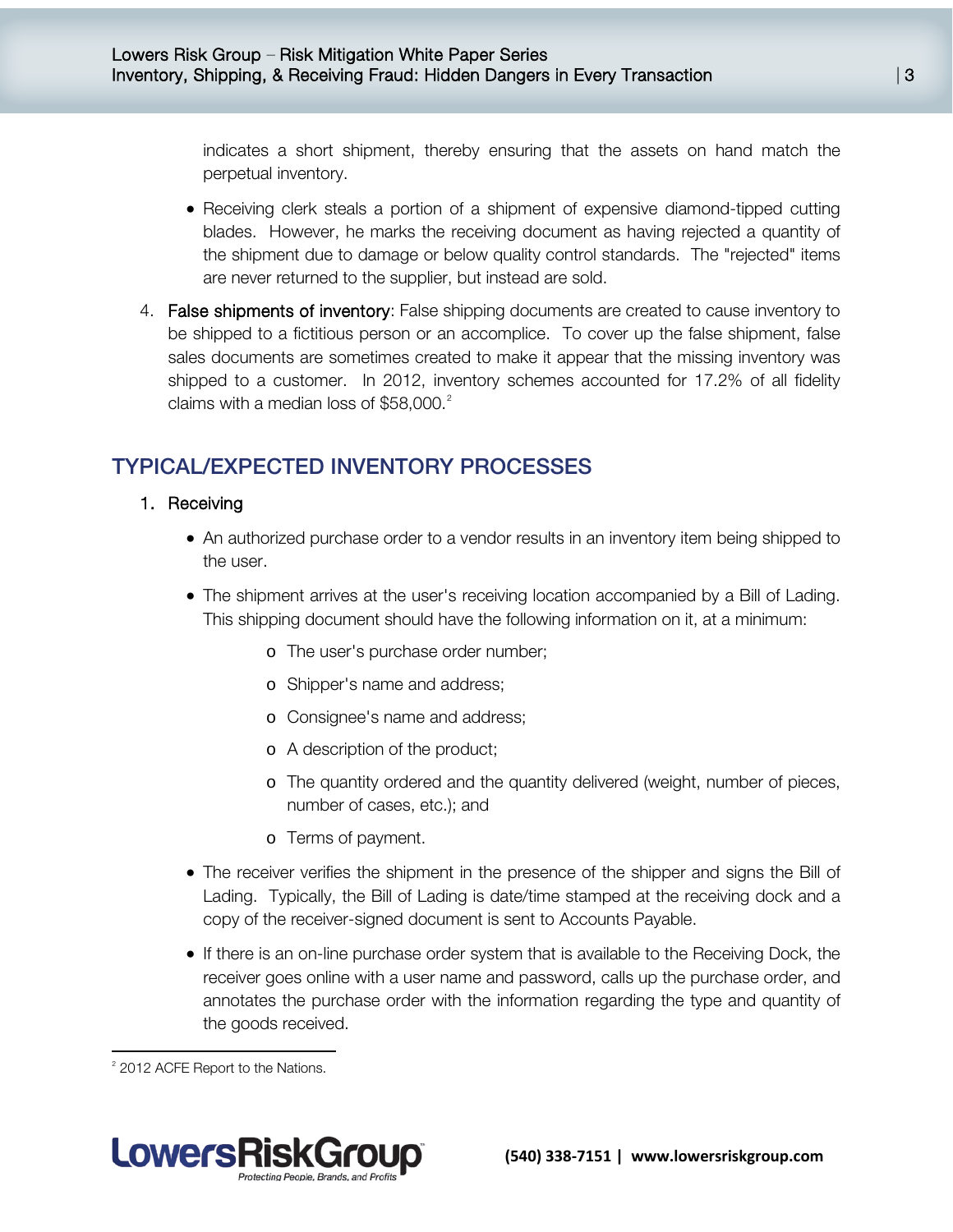- o If the goods received are to be added to the perpetual inventory (e.g., items used in a production process), the receiving document (paper or online) is sent to an inventory control clerk for updating of the inventory records. The product is then picked up by, or delivered to, the person responsible for physical custody of the perpetual inventory items. High value inventory should be physically separated from other inventory and protected by appropriate physical security measures, i.e., stored in a secure area, access controlled, monitored by CCTV, daily inventory reconciliation, etc.
- o If the goods received are physical assets (i.e., furniture, computers, etc.), the receiving documentation is sent to the asset control clerk for tagging the property with an inventory control number, and for updating of the company's asset inventory records. Once these actions are completed, the property should be delivered to the end user, who should sign for the property.
- Goods maintained in the perpetual inventory should be subjected to two types of counts:
	- o *Cycle counts:* Cycle counting is the process of counting inventory items throughout the year on a schedule so that all items are counted at least once a year. The primary focus is on items that move *more* frequently with less attention given to items that move *less* frequently. Cycle counts are conducted daily of selected items. The results of the physical count are then checked, based on the actual record, to see if there is a discrepancy between the two counts. A tolerance level is used to see how much above or below the actual count is compared to the record count. When a count is taken that is outside of the tolerance level, an examination is undertaken to understand the root cause of the error, i.e., theft, recording errors, etc. Which items are counted and how frequently is based on a commonly accepted "80/20" rule, where 80% of the volume in the warehouse comes from only 20% of the inventory items. Items that move most often are counted more frequently.
	- o *Complete counts:* Complete counts are conducted at least annually as a minimum. When this occurs, the operations of the company are normally suspended and every item in inventory is physically counted. The results of the physical count are then compared to the inventory records and any discrepancies outside the prescribed tolerance levels are investigated.

Many companies use bar coding and RFID tagging to track many inventory items. These methods greatly increase the speed and accuracy of cycle counts and complete counts.

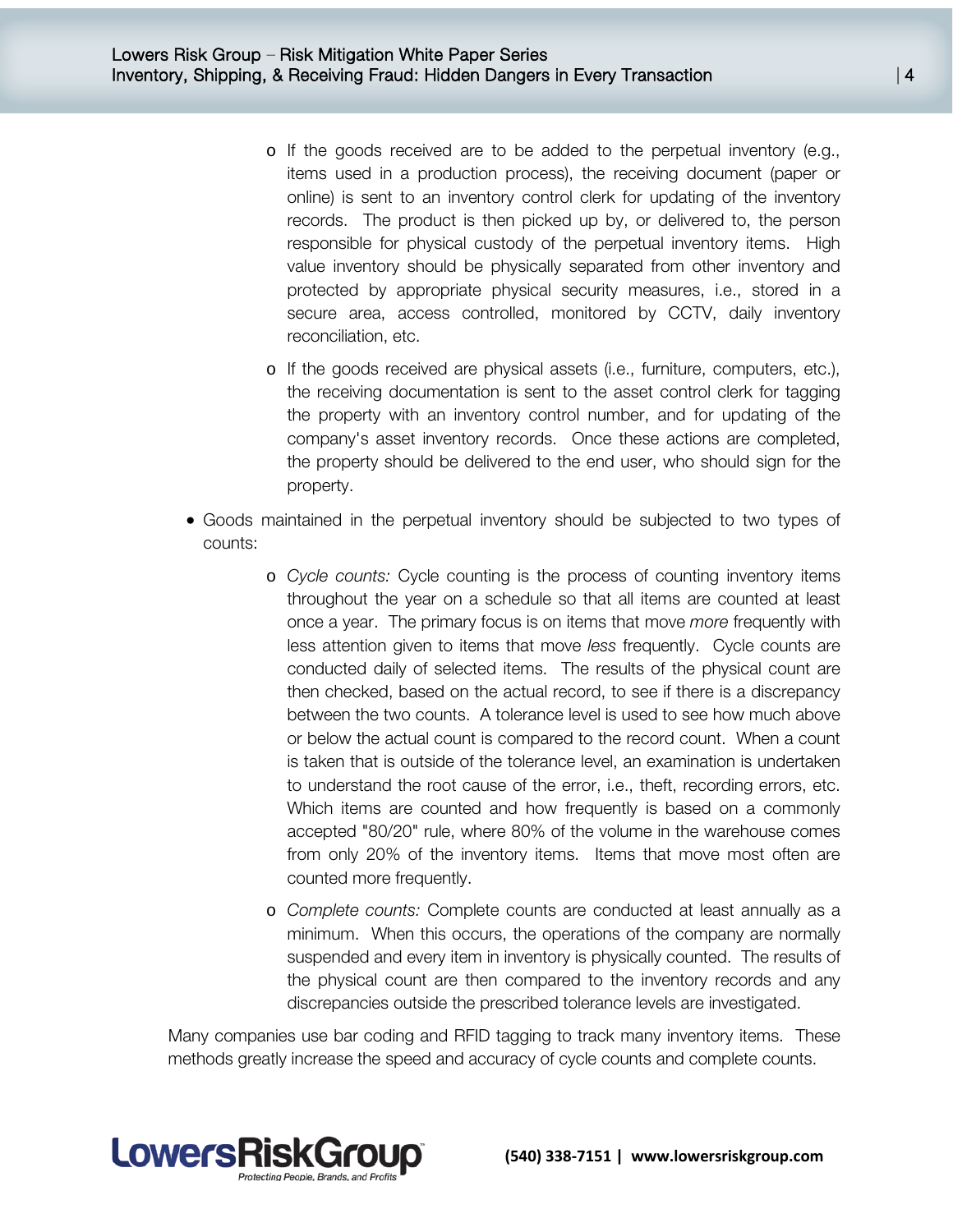#### 2. Shipping

- An order for the company's product is received by a sales unit (Internet sales order, telephone order, etc.).
- At the conclusion of the sale transaction, a "pick order" is generated. A pick order is nothing more than an order to pick certain quantities of goods out of inventory so that they can be delivered to the customer. This process will probably be fully automated as most medium to large businesses have computerized their sales and inventory procedures.
- Normally, at the same time a pick order is generated, the customer's bill of lading and shipping labels are prepared. This enables the person who is managing the inventorypicking process to match the picked item with the shipping documents. This ensures that all inventory items are accounted for and reconciled with legitimate sales orders.
- The picked items, bill of lading, and shipping labels are delivered to a packaging unit if necessary, where they are again verified before packaging.
- All packaged goods pending pick up by a freight carrier should be segregated from goods being received. They should be in a secure area with appropriate access controls. This could entail such elements as a locked shipping dock, card access controls, and CCTV monitoring.

# COMMON VULNERABILITIES

- 1. The purchasing system lacks adequate controls or checks and balances, thereby allowing fraud to be perpetrated. The most common purchasing weakness is inadequate control over the addition of vendors to the master vendor list.
- 2. Verification of shipments is weak, thereby allowing shippers and/or receivers to mark shipping documentation as being short.
- 3. The on-line purchasing system permits the receiver to see what was ordered. This allows the receiver to enter the "expected" quantity rather than the actual physical count.
- 4. The receiving person has access to the computer program that controls the inventory records and can cause the program to match fraudulent receiving records.
- 5. High value inventory is not provided proper physical security and/or access controls.
- 6. Fixed assets are not provided barcodes or property tags that allow the property to be readily tracked.
- 7. Cycle counts are inadequate, either in frequency or items selected (or both); variances in cycle count results are not investigated or reconciled.

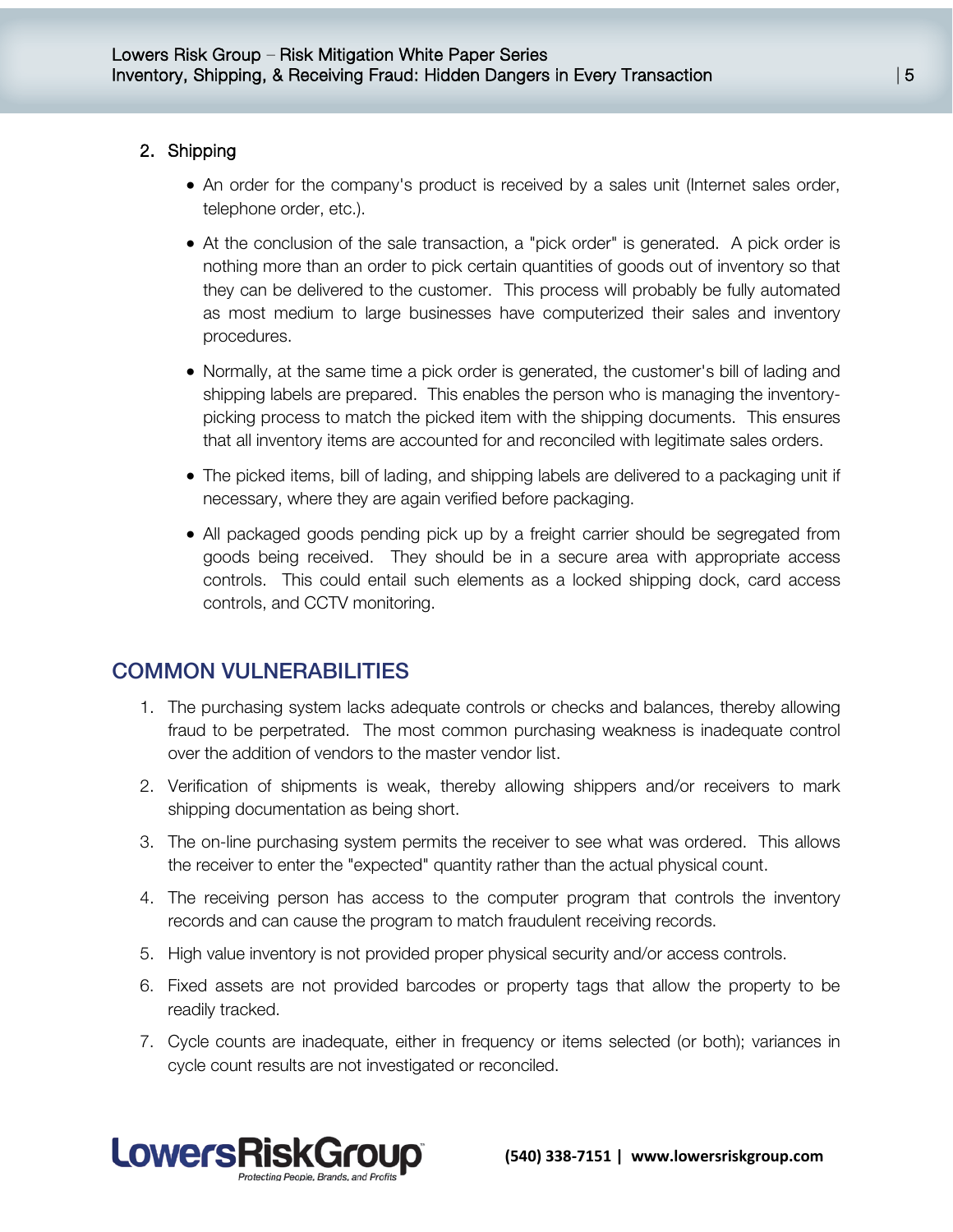- 8. Variances in complete count results are not investigated or reconciled.
- 9. Departmental or business unit managers have the capability to adjust inventory balances without appropriate management or audit review of the justification.
- 10. Controls are not in place to prevent fraudulent sales orders from being generated by unauthorized staff and processed.
- 11. High-value shipments are not provided proper physical security while awaiting pickup by the carrier.

# ESSENTIAL CONTROLS

#### **RECEIVING**

l

- 1. Receiving policies and procedures have been incorporated into a written document; the document is current and contains all essential control elements identified herein.
- 2. The receiving area is physically separated from areas designated for shipping and inventory.<sup>[3](#page-5-0)</sup>
- 3. Access by non-departmental employees to the receiving area is adequately restricted and controlled.<sup>[4](#page-5-1)</sup>
- 4. The receiving area is equipped with intrusion/duress alarms.<sup>[5](#page-5-2)</sup>
- 5. Receiving doors are padlocked when not in use.
- 6. Delivery documentation is processed in an area that is physically separated from the delivery, shipping, and inventory locations.<sup>[6](#page-5-3)</sup>
- 7. Delivery personnel are restricted from entering any other company areas other than those required for delivery of goods and processing of their documentation.
- 8. Seal numbers on all tractor/trailer shipments are verified before the transporter is permitted to open the trailer.

<span id="page-5-3"></span><span id="page-5-2"></span><sup>&</sup>lt;sup>6</sup> Truck drivers or other delivery personnel should be restricted to a specific room from which they cannot gain access to the operational areas or inventory storage areas. This prevents them from viewing security measures, operational procedures, or obtaining information that might be useful in planning a burglary or robbery.



<span id="page-5-0"></span><sup>&</sup>lt;sup>3</sup> Physical separation should entail more than just space. There should be physical barriers, such as a separate room, a separate and secured loading dock, a loading dock divided by a floor-to-ceiling chain link fence, etc.

<span id="page-5-1"></span><sup>&</sup>lt;sup>4</sup> Controls may entail such features as physical barriers, access to the area controlled by card readers, the area under CCTV surveillance, and the receiving dock inside a fenced area with access controls to the area. The extent and nature of the controls depend upon the volume, value, and concealability of the items typically received.

<sup>&</sup>lt;sup>5</sup> Intrusion alarms should be in place to prevent unauthorized access after hours. The alarm "windows" should be set so that the alarms can't be deactivated on certain days and between certain hours without security and/or management being notified. Duress alarms should be installed in the event of a robbery during working hours.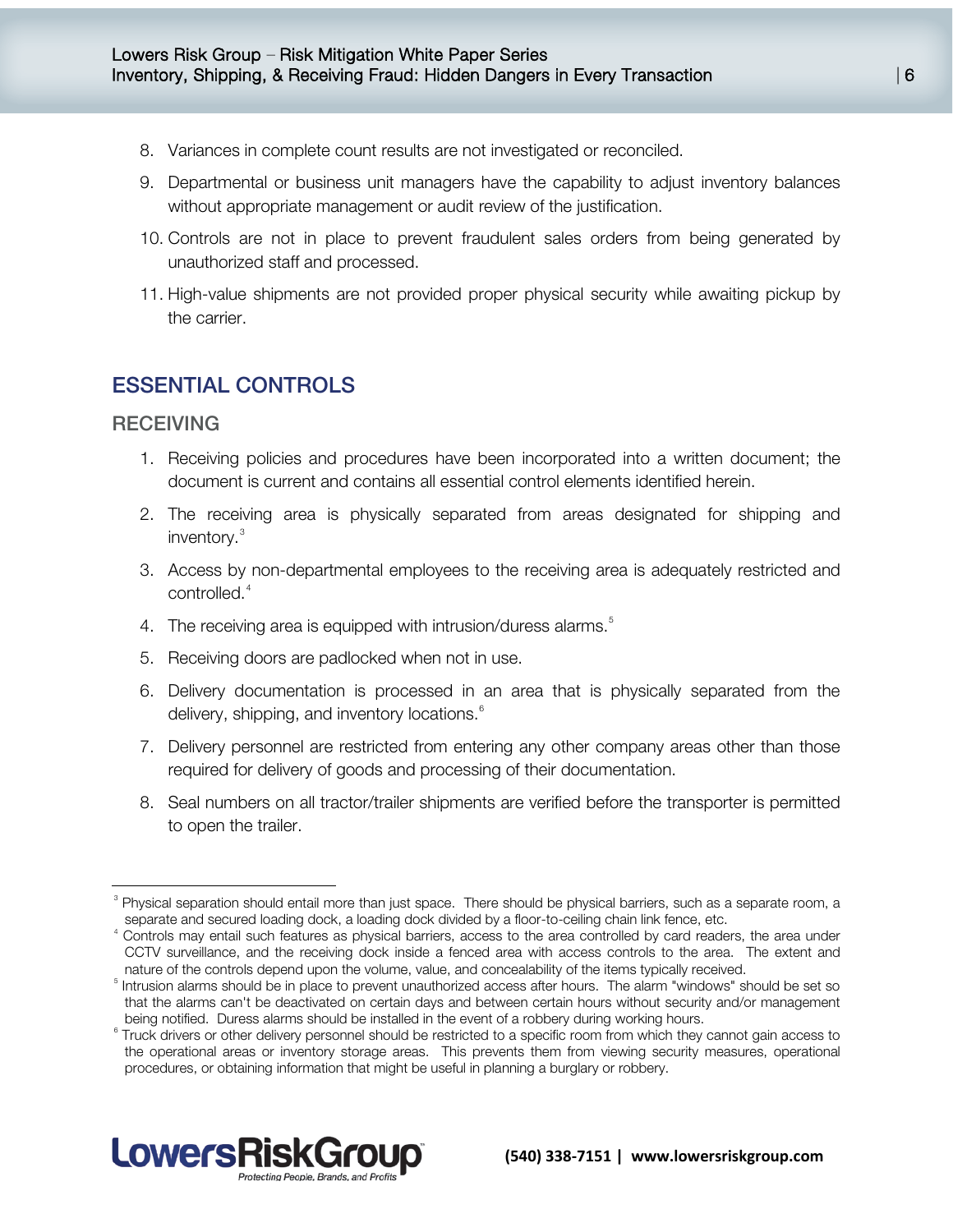- 9. All goods received are inspected; the items received and the bills of lading are matched against the purchase order for correct quantity, item, and specifications.
- 10. The person receiving the goods signs for the shipment.
- 11. Purchasing databases and/or bills of lading are immediately documented with the details of all goods received.
- 12. Goods received are properly safeguarded pending transfer to the end user, to inventory, or return to the shipper.
- 13. High value goods are stored in a secure area or room pending transfer.<sup>[7](#page-6-0)</sup>
- 14. Rejected items are returned promptly; all returns are fully documented.<sup>[8](#page-6-1)</sup>
- 15. Management conducts random verifications, or auditing is performed on all items claimed to be returned to shipper.
- 16. The purchasing or inventory system issues exception reports for all items documented as returned.
- 17. Received property is added to inventory records as soon as possible.
- 18. Bills of lading and signed receipts for goods are forwarded to Accounts Payables within one business day.<sup>[9](#page-6-2)</sup>
- 19. Trash from the area is inspected daily prior to transfer to a dumpster or access to the trash by cleaning personnel.

#### INVENTORY PROTECTION

<span id="page-6-4"></span>l

- 1. Inventory policies and procedures have been incorporated into a written document; the document is current and contains all essential control elements.
- 2. The description of fixed assets received (item, model, serial number, color, etc.) is entered into the inventory system.<sup>[10](#page-6-3)</sup>
- 3. All fixed items are bar coded, affixed with a property tag number, or otherwise labeled so that the item can be readily traced throughout the organization.
- 4. Fixed asset inventories are conducted at least annually.<sup>[11](#page-6-4)</sup>

<span id="page-6-3"></span><span id="page-6-2"></span><sup>&</sup>lt;sup>10</sup> Asset descriptions are adequate to discriminate between individual asset items.



<span id="page-6-0"></span><sup>7</sup> (1) The physical security of the room or area is adequate (2) Access is controlled and documented (3) The area is under CCTV surveillance (4) Inventories are conducted daily.

<span id="page-6-1"></span><sup>&</sup>lt;sup>8</sup> The auditing department and/or management needs to be able to track returns by receiver, shipper, items returned, and any other means that will assist in developing potential patterns of fraud.

<sup>&</sup>lt;sup>9</sup> Automated inventory control systems should allow an on-line purchase order to be annotated immediately with the data from the packing list or bill of lading. Such a system does not negate the need for the signed receiving documents to be forwarded to Accounts Payable within the time specified.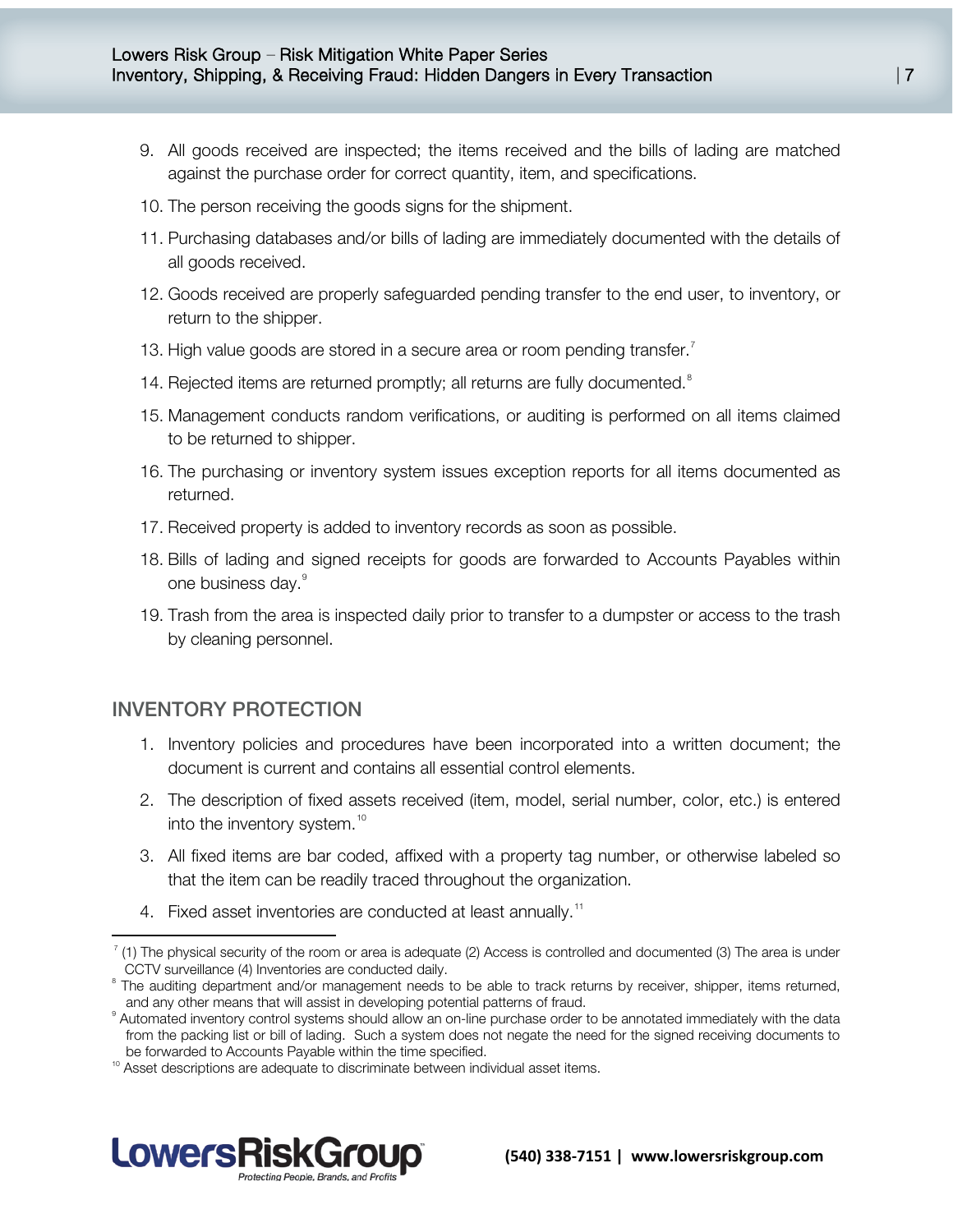- 5. Monthly inventories and "cycle counts" are conducted; the physical count is reconciled with the inventory records, requisitions, job orders, or shipping orders.
- 6. Adjustments to inventory must be fully documented and approved by management.<sup>[12](#page-7-0)</sup>
- 7. Inventory storage areas are restricted to personnel who work in the area. All visitors are escorted by departmental personnel.<sup>[13](#page-7-1)</sup>
- 8. Access controls to inventory storage areas adequately restrict day of week and time of day access, as well as documenting persons granted access.<sup>[14](#page-7-2)</sup>
- 9. High value items held in inventory are stored in areas having increased security. The security provided is adequate for the resources being protected.
- 10. If company facilities or storage areas are unoccupied during non-business hours, premise alarms are installed to protect storage areas and fixed assets throughout the facility.

#### SHIPPING

 $\overline{\phantom{a}}$ 

- 1. Shipping policies and procedures have been incorporated into a written document; the document is current and contains all essential control elements herein.
- 2. Access to the shipping area is restricted to those employees who work in the department. All other personnel are escorted.<sup>[15](#page-7-3)</sup>
- 3. Shipping, packaging, and staging areas are physically segregated from other operations. Access is controlled through suitable access control devices.
- 4. The shipping area is equipped with adequate portable and fixed duress alarms.<sup>[16](#page-7-4)</sup>
- 5. Control measures are in place to ensure that employees do not have access to the inventory/shipping/staging areas during non-duty hours.
- 6. Pick lists are generated based upon valid customer orders and/or product requisitions only.<sup>[17](#page-7-5)</sup>

<span id="page-7-4"></span><span id="page-7-3"></span>CCTV.<br><sup>16</sup> This is an anti-robbery provision and is more important where the inventory is a more likely target for a robbery (i.e.., computer chips, etc.). Portable duress alarms are recommended so that personnel can still move freely throughout their work area but have immediate access to a duress alarm in the event of a robbery.



Missing documents are investigated by someone outside the department, i.e., auditing, security, etc.

<span id="page-7-0"></span> $12$  The physical count is reconciled with the fixed asset records; differences are investigated.

<span id="page-7-5"></span><span id="page-7-1"></span><sup>&</sup>lt;sup>13</sup> Such adjustments should result in "exception reports" to management and the auditing department.

<span id="page-7-2"></span><sup>&</sup>lt;sup>14</sup> Access controls are used to restrict entry to inventory storage areas. Such controls include one or more of the following: (1) Card access, biometric access, or similar methods to control personnel movement (2) Intercoms (3) CCTV cameras to monitor entry & exit points as well as activity within the storage area.

<sup>&</sup>lt;sup>15</sup> Preferably, access would be controlled through the use of a card access control system and access monitored by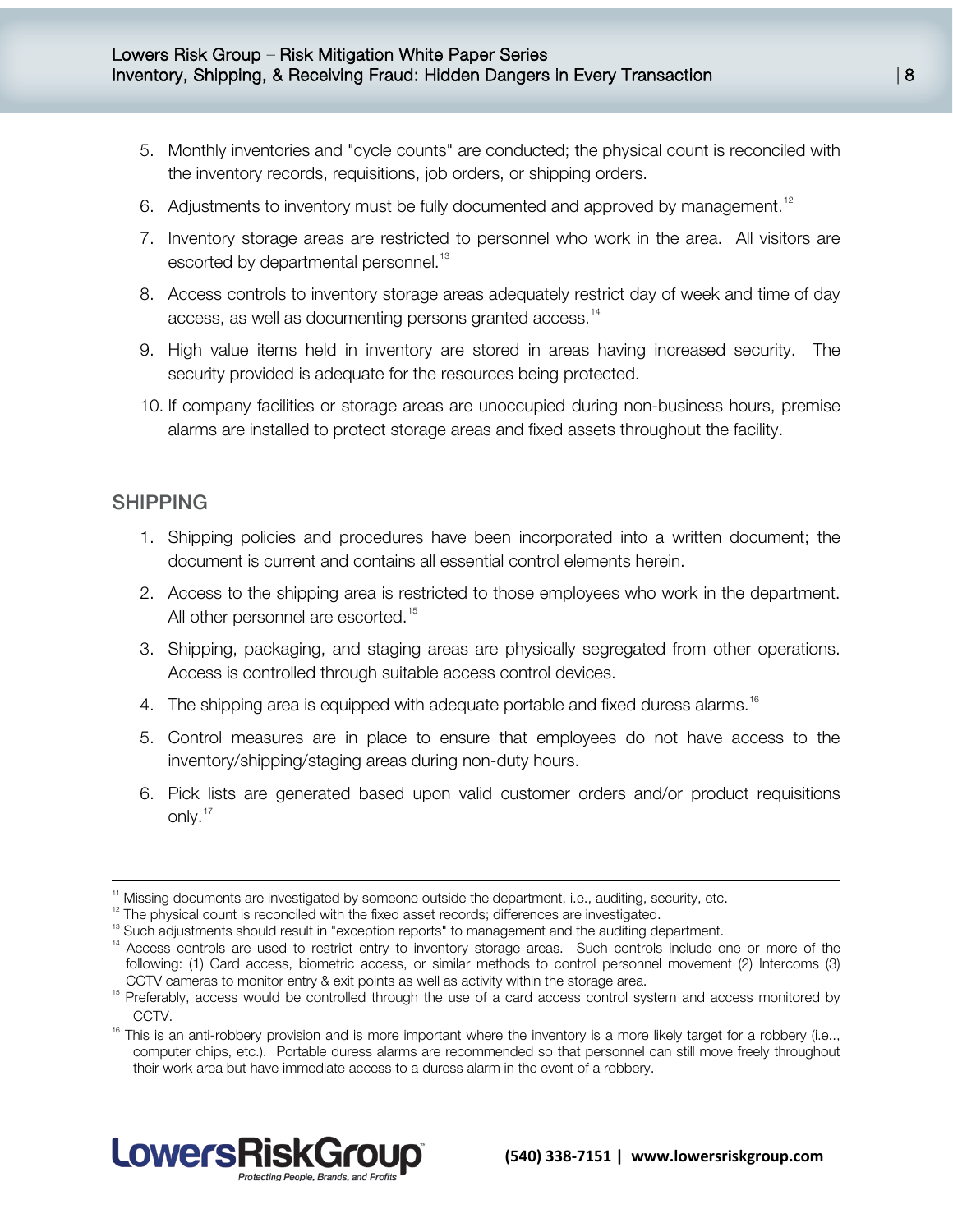- 7. Items designated for picking are automatically removed from the active inventory records.
- 8. Trailers are not pre-loaded.
- 9. Inactive shipping doors are padlocked when not in use.
- 10. Products removed from inventory based upon pick lists are verified by a person other than the picker.
- 11. Products to be shipped are compared to the customer order prior to shipment.
- 12. Completed orders pending shipment are staged in a secure area.
- 13. High value goods are stored in a secure area or room pending shipment.<sup>[18](#page-8-0)</sup>
- 14. CCTV coverage of the staging area is adequately provided. Camera output is recorded.
- 15. Shippers are restricted from accessing shipments not consigned to them.
- 16. Access to loading docks is adequately restricted.<sup>[19](#page-8-1)</sup>
- 17. CCTV coverage of the loading docks and loading area is adequately provided.<sup>[20](#page-8-2)</sup>
- 18. The trailers on all truck shipments are sealed and the seal numbers are annotated on the shipping documents.<sup>[21](#page-8-3)</sup>
- 19. Truck shipments (excluding commercial postal carriers) are required to be locked with a "substantial" padlock prior to leaving the shipping dock.
- 20. Trucks departing loading docks with shipments are periodically and randomly stopped to compare the contents of the truck versus the shipping documents.
- 21. Trash from the shipping area is inspected prior to being placed in dumpsters or access by cleaning personnel.

### COMPENSATORY MEASURES

- 1. There are a significant number of controls that must work in concert in order to prevent inventory losses. It is difficult to compensate for any weaknesses because of this situation. Nonetheless, some measures can provide a certain degree of compensation, but certainly the potential for losses will remain.
- 2. Good pre-employment screening is essential.

<span id="page-8-2"></span><sup>20</sup> CCTV output should be recorded, as a minimum. Preferably, it should also be monitored.

<span id="page-8-3"></span><sup>21</sup> IMPORTANT

l



 $17$  Requisition forms should be carefully controlled, pre-numbered, and accounted for regularly. One would expect that supervisors/managers would be expected to sign requisition forms and that policies would be in place to define who can sign them and for what items.

<span id="page-8-0"></span><sup>&</sup>lt;sup>18</sup> (1) The physical security of the room or area is adequate (2) Access is controlled and documented (3) The area is under recorded CCTV surveillance (4) Inventories are conducted daily.

<span id="page-8-1"></span><sup>&</sup>lt;sup>19</sup> Ideally, carriers should not be able to drive up directly to the loading dock. Preferably, the loading dock is in a fenced area with access controls. The carriers needing to enter the area should be verified prior to granting access.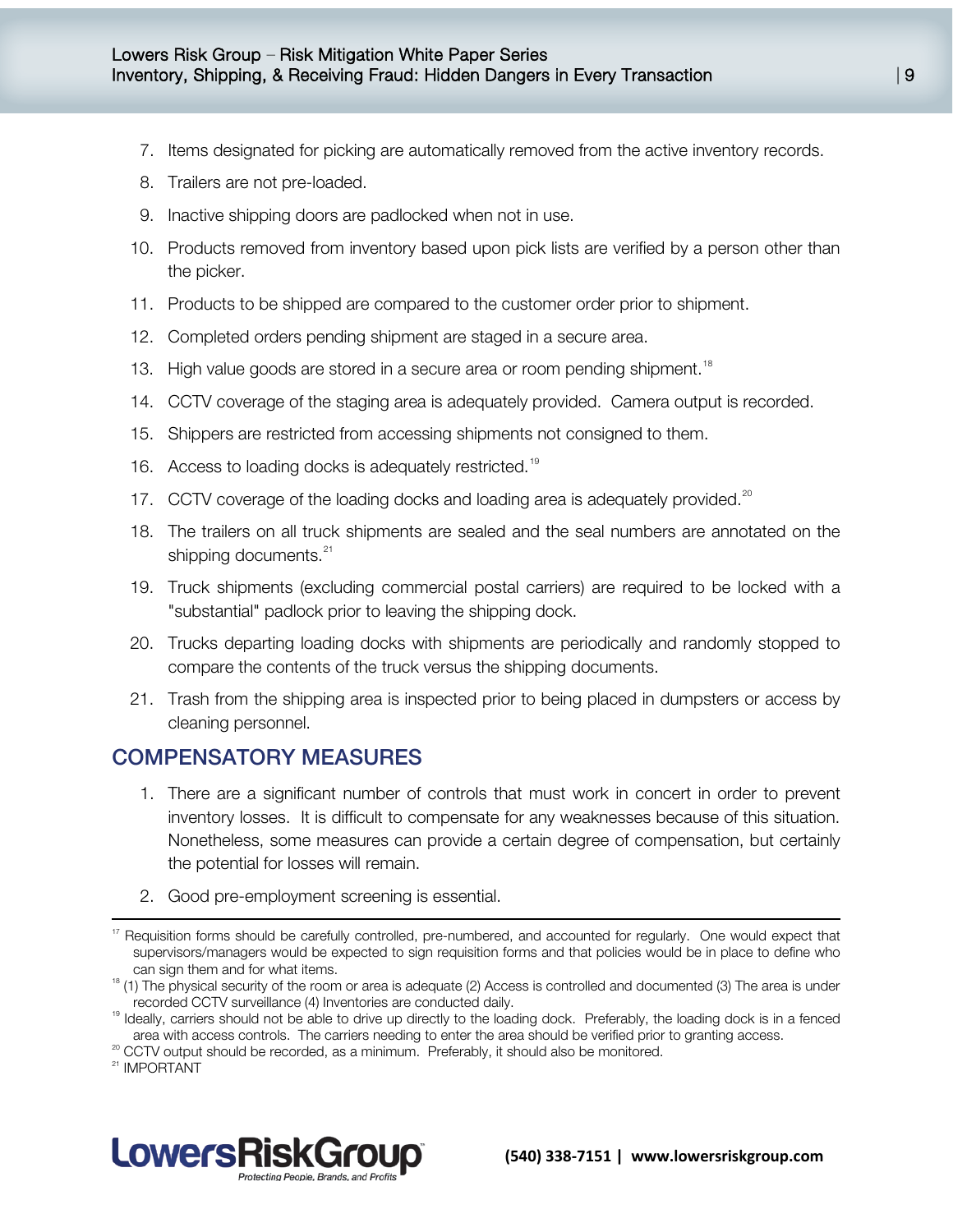- 3. Strong supervision of unloading and loading procedures during receiving and shipping operations
- 4. Frequent cycle counts with low tolerance levels and with all variances investigated.
- 5. Semi-annual complete counts with all variances investigated.
- 6. Good physical security of the inventory storage areas during non-working hours. Storage areas should be securely locked and alarmed.

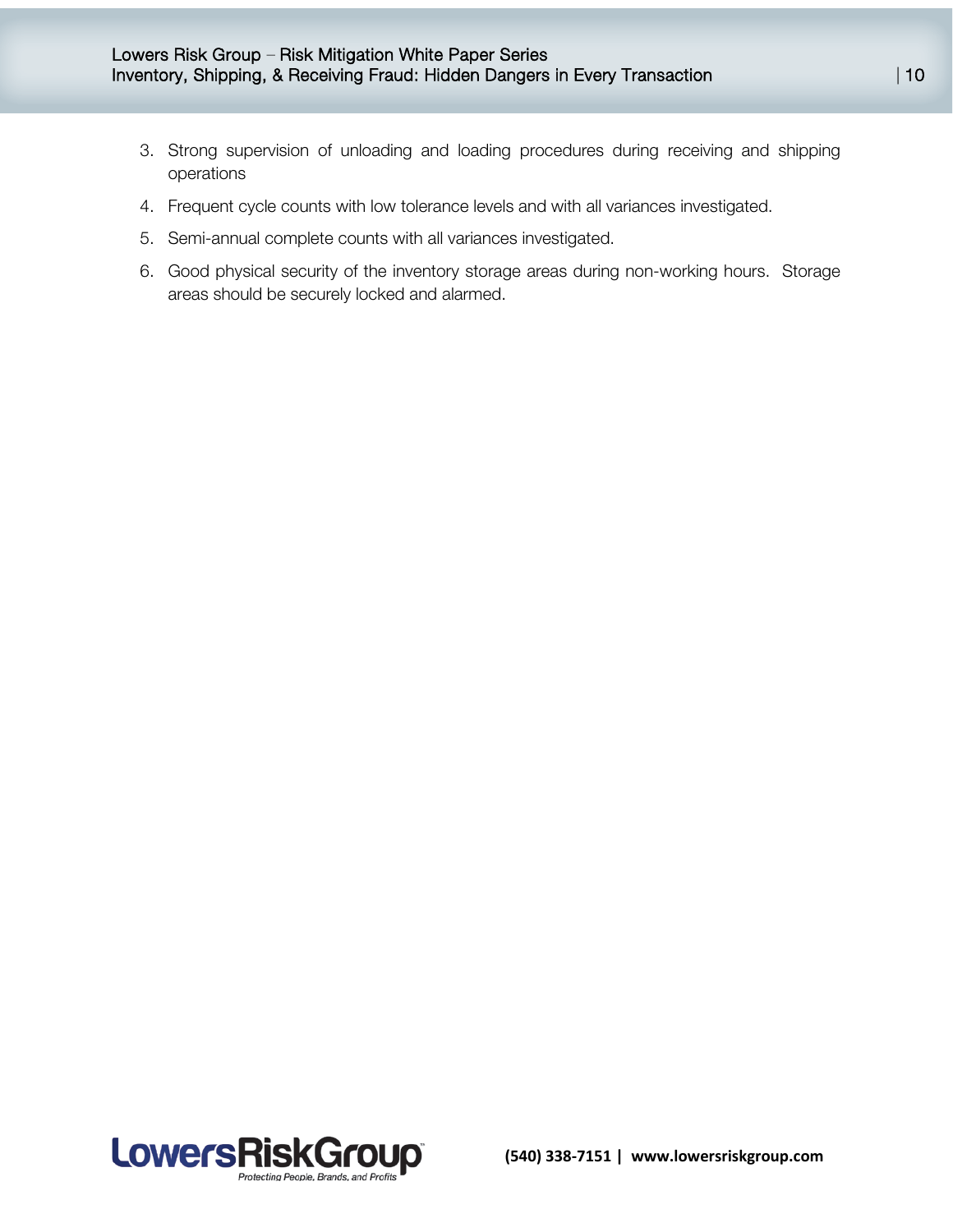# CASE STUDY: THE PURLOINED LADDERS

ABC Company (ABC) conducted physical inventories on June 30 and August 31, 2012 and discovered a growing discrepancy between inventory values on the books and actual inventory on hand. Acting upon a tip from an employee, ABC began an investigation focused on Suspect #1 (S-1), an employee at ABC's Atlas, Tennessee manufacturing and distribution facility. ABC's investigation revealed that S-1 had allegedly purchased returned stock unsuitable for resale, and was selling it at flea markets and yard sales. ABC found no financial records of S-1's purchases or of the proceeds of the sales to S-1 being remitted to the company. Further investigation aroused suspicion that S-1 was also stealing non-returned (new) inventory and selling it for his benefit.

A company vice president (VP-1) advised that each facility controls and maintains its own finished goods perpetual inventory system. The system tracks inventory quantities on hand and corresponding dollar values by individual products. Inventory control personnel update the system daily to reflect product received from the production line, product received from the manufacturing plant in Mexico, product shipped out to other ABC warehousing/distribution facilities, and product shipped (sold) to customers. This process survived the merger and is still in place today.

At the time of the merger, the perpetual inventory system at all facilities was integrated with their general ledger software. If adjustments were made to inventory quantities, a corresponding dollar entry was automatically registered in accounting records. Thus, the perpetual inventory value and the value of inventory on the accounting books should be identical.

The relationship between perpetual and accounting inventory values changed in October 2010 when ABC converted to new accounting software. With the new software, perpetual inventory is not integrated with the general ledger. Inventory transactions entered by the inventory control personnel only affect the perpetual inventory quantities and values maintained by each facility and do not affect the accounting records (general ledger) maintained by the Hampton office. As a result of this change, if substantial erroneous and/or fraudulent entries were made to the perpetual inventory system, they would create a difference between the perpetual inventory value and the inventory value on the accounting records (general ledger). It is important to note that inventory values are not segregated and tracked by location in the general ledger. The total value of inventory at all of the various ABC locations is carried as one amount in one general ledger account, "finished goods inventory". In order to compare the two values, one would have to obtain each location's inventory values from their respective perpetual system, and total the individual values to determine the total finished goods inventory per the perpetual system. This value could then be compared to the general ledger balance.

Discovery of Inventory Shortages/Loss: VP-1 stated that all ABC facilities conducted a complete physical inventory as of June 30, 2012. Quantities on hand in the perpetual inventory system were adjusted, where necessary, to reflect the actual count. The total inventory value based on the

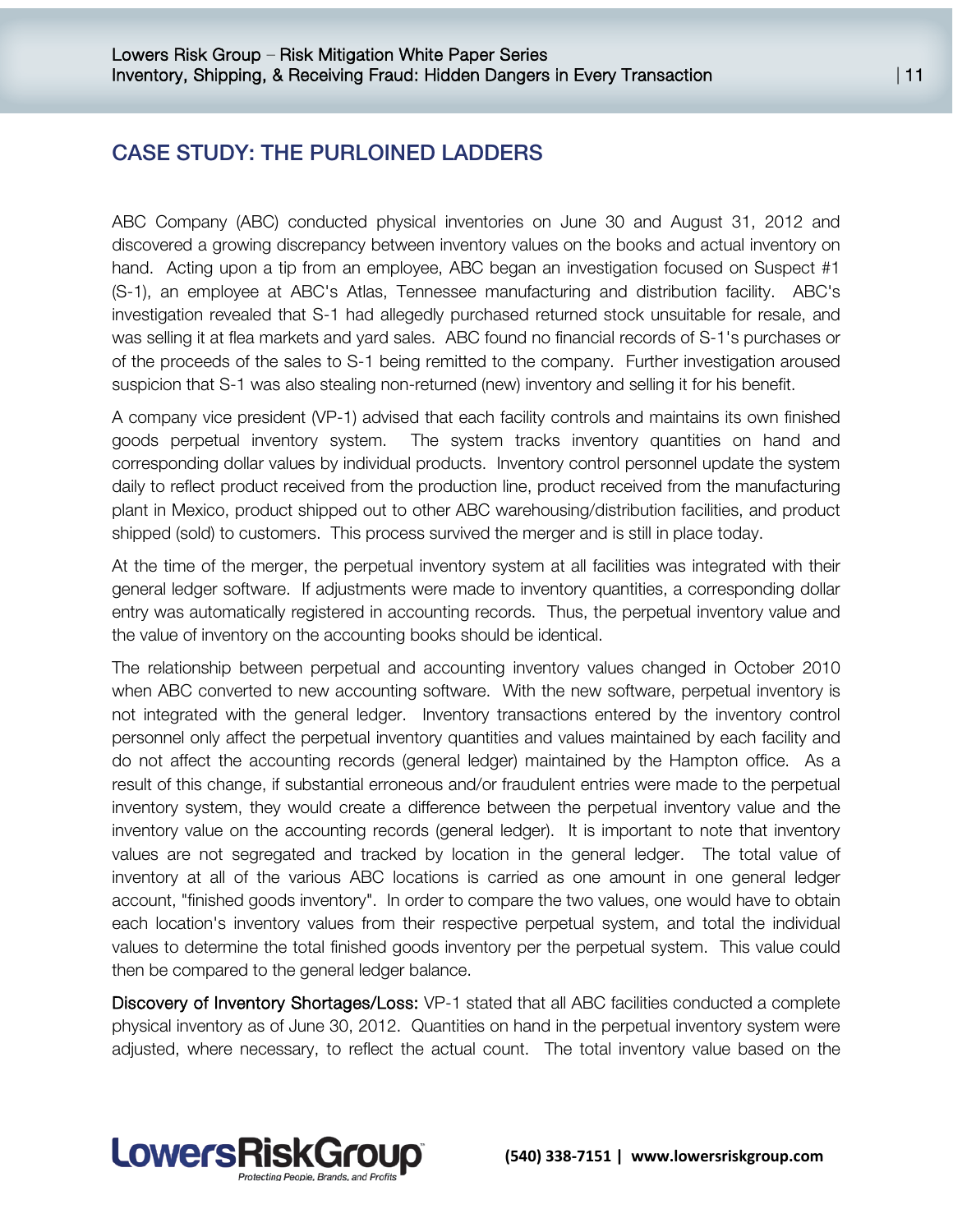perpetual system was calculated and compared to the general ledger. According to VP-1, a substantial difference existed between the two values. As a result, a second physical inventory was conducted as of August 31, 2012. When the results of the second inventory were compiled several weeks later, the perpetual inventory value was \$1,395,793, less than the general ledger value.

ABC focused their attention regarding the shortage on the Atlas operation. The Plant manager (Manager-1), had been approached by a plant employee and was told that the employee had observed a truck belonging to fellow employee, Suspect #1 (S-1), at the facility after normal business hours on several occasions. The truck was backed up to several different loading docks at different times. The employee also reported that he believed S-1 had a side business selling ladders. In early October, ABC contacted North American Investigative Resources, Inc., (NAIR), an investigative firm.

Atlas Facility: VP-1 advised that the Atlas facility served as a manufacturing and a distribution facility. The facility produces wooden ladders from raw material. The finished product bears the Imperial label. The facility also receives Imperial finished product, fiberglass, steel, and aluminum ladders from the manufacturing plant in Mexico. The inventory control department at Atlas generates purchase orders to the Mexican plant, receives and stores the product, and generates shipping documents related to orders placed by customers. Atlas warehoused finished product for future distribution and also controlled managed product stored at four public warehouses. These warehouses were located in Dallas, Texas; Cherry Hill, New Jersey; Phoenix, Arizona; and Orlando, Florida. Atlas also directed product shipments from Mexico into all of ABC's other warehouse facilities, including the warehouse in Atlanta, Georgia. VP-1 stated that all of these facilities maintained their own perpetual inventories; however, Atlas had computer access to their inventory systems.

Conspiracy Theory: VP-1, Vice President of Finance and Treasury, and ABC's investigative firm, NAIR, believe that S-1 had co-conspirators profiting from his activity. They speculate that initially S-1 may have legitimately purchased some of the blue tag ladders. However, the practice grew and became an ongoing operation. They contend that Atlas plant manager (Manager-2) was involved and received a substantial amount of monetary profit. They also believe that financial controller Gary Heilman had knowledge of S-1's activity, knew that the company was not being paid for the ladders "purchased" by S-1, and may have been paid to maintain his silence. According to VP-1, after leaving ABC, Manager-2 purchased a florist business, allegedly paying over \$1 million dollars cash in the acquisition. Currently, ABC cannot substantiate their theory.

A check of public record reflects that Manager-2 is listed as the registered agent of Bob's Florist, Incorporated, 198 Main Street, Atlas, TN. The record shows the business was incorporated on February 7, 2012. NAIR had no additional information regarding the business.

Information presented by ABC clearly indicates that S-1 was obtaining and selling ABC product for his benefit. S-1 had uncontrolled access to the facility and access to the perpetual inventory

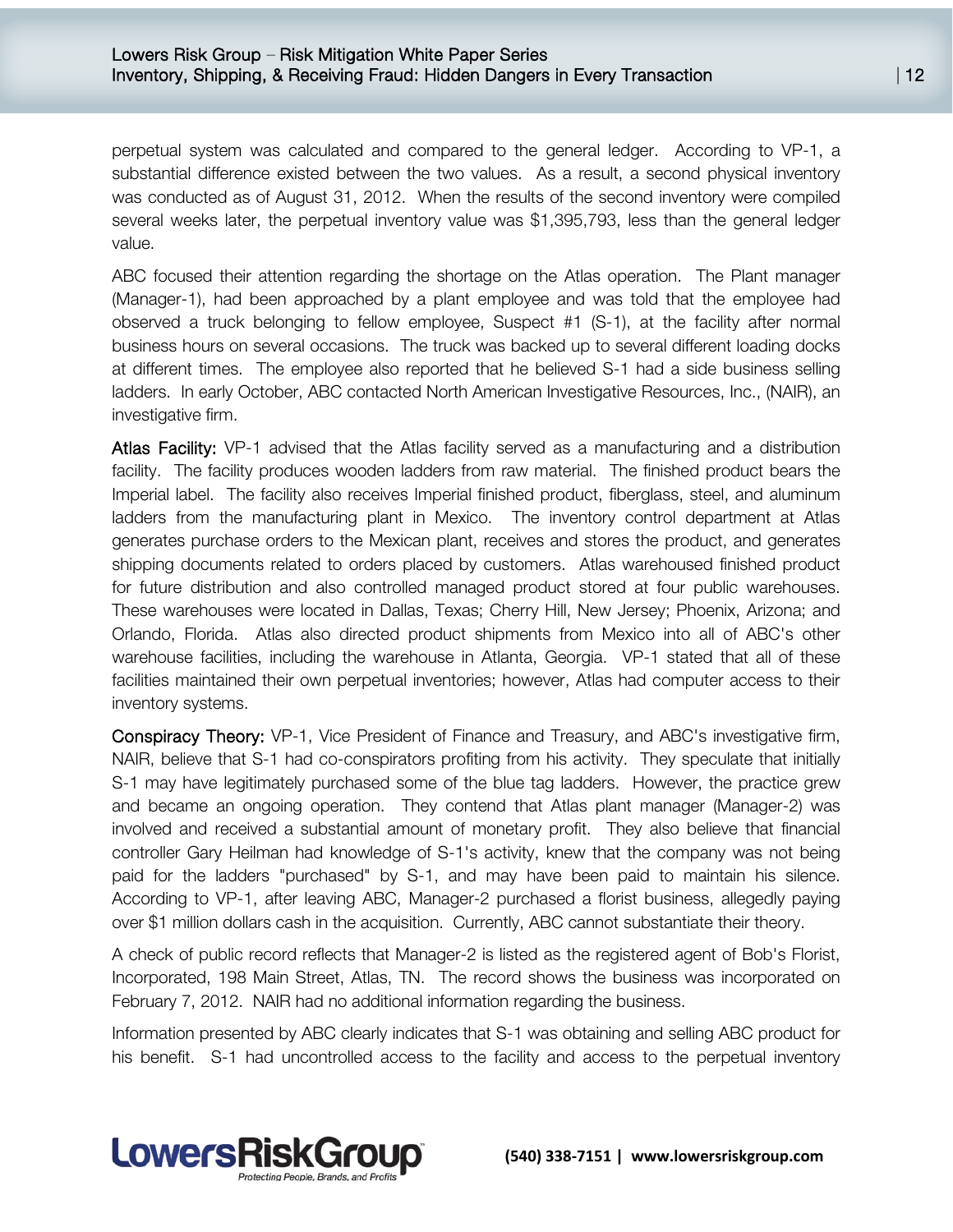system. ABC contends that S-1 adjusted the inventory records in an attempt to cover the fact that he was stealing inventory. According to VP-1, S-1 made "wholesale" adjustments to Atlas's inventory utilizing two primary adjustment codes, "cycle count adjustments" and "in plant use". According to VP-1, warehouse personnel would routinely conduct cycle counts (the physical counting of various inventory items). Perpetual inventory records were then adjusted, if necessary, to reflect the actual quantity on hand based on the physical count.

ABC was able to run printouts from the perpetual inventory records listing all the adjustments to inventory that the system reflected were made by S-1. The available information on the system covered the time frame of October 2011 through December 2012. No information was available prior to October 2006. NAIR reviewed these reports and compiled a schedule. Total cycle count adjustments resulted in decreasing the perpetual inventory by \$507,975.22. In addition, adjustments of \$338,044.68 were made to the inventory reflecting that these ladders were taken out of inventory and put in use at the plant. For comparison the same type of adjustments made to the Hampton, KY distribution facility were compiled. S-1 did not control any inventory movement from this facility and did not have access to its perpetual inventory records. The cycle count adjustments at the Hampton facility resulted in an \$18,978.25 decrease to inventory for the same time period. "In plant use" figures for the Hampton facility were not available. It should be noted from the schedule that the inventory adjustments at the Atlas facility are significantly reduced in November and December 2006. S-1 was fired on November 1, 2012. Atlas has filed a claim for theft of ladders amounting to \$2,795,662.